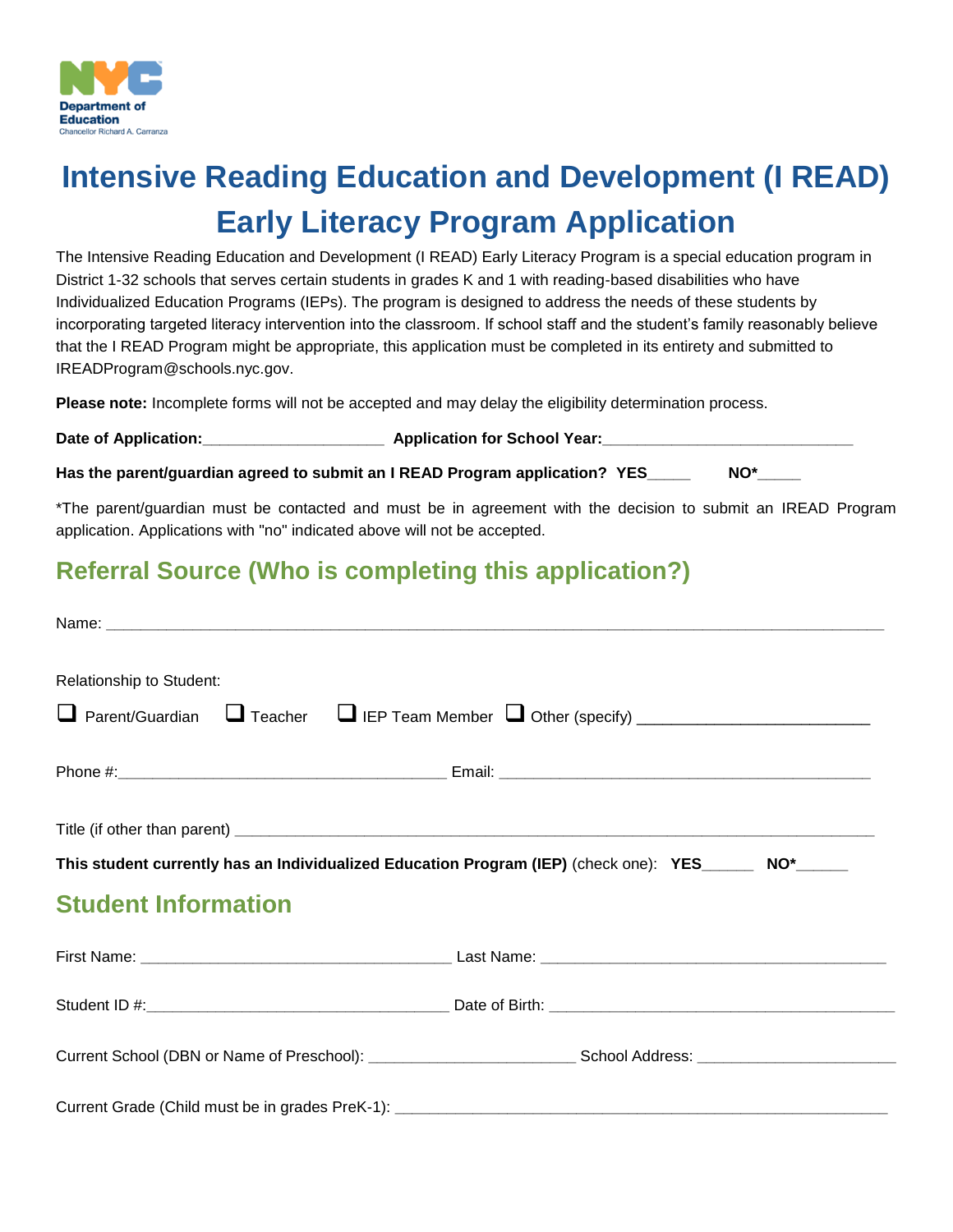| Parent/Guardian Name: |  |  |  |
|-----------------------|--|--|--|
|                       |  |  |  |
|                       |  |  |  |

Parent/Guardian Email: **\_\_\_\_\_\_\_\_\_\_\_\_\_\_\_\_\_\_\_\_\_\_\_\_\_\_\_\_\_** Parent/Guardian Phone #: **\_\_\_\_\_\_\_\_\_\_\_\_\_\_\_\_\_\_\_\_\_\_\_\_\_\_**

**Does this student currently have an Individualized Education Program (IEP), or are they in the special education evaluation process** (check one): **YES\_\_\_\_\_\_ NO\*\_\_\_\_\_\_**

If the student currently has an IEP or is in the special education evaluation process, please complete the next section of this application. Families submitting this application should work with their child's IEP team to provide the information requested.

### **Individualized Education Program Information**

|                                                                                                                         | Date of Most Recent IEP: ___________________________________Status of Current IEP (check one): ■ DRAFT ■ FINAL |
|-------------------------------------------------------------------------------------------------------------------------|----------------------------------------------------------------------------------------------------------------|
| Participation in Alternate Assessment: YES________ NO*______                                                            |                                                                                                                |
| Current Classification (check one):                                                                                     |                                                                                                                |
| Speech or language impairment<br><b>Learning Disability</b><br>Preschooler with a Disability                            |                                                                                                                |
| <b>Current Special Education Program Recommendation:</b><br>(select all that apply from either Preschool or School-age) |                                                                                                                |
| Preschool                                                                                                               |                                                                                                                |
| <b>Special Class</b><br>Special Class in an Integrated Setting<br>Special Education Itinerant Teacher (SEIT)            |                                                                                                                |
| <b>OR</b>                                                                                                               |                                                                                                                |
| School-aged (K-1)                                                                                                       |                                                                                                                |
| Non-specialized (District 1-32)                                                                                         | Integrated Co-Teaching                                                                                         |
| Specialized (District 75)                                                                                               | $\Box$ Special Class                                                                                           |
| Non-public School (NPS)                                                                                                 | Special Education Teacher Support Services (SETSS)                                                             |
| Current Special Education Recommended Related Services: (select all that apply)                                         |                                                                                                                |
| Speech Therapy<br>Counseling                                                                                            |                                                                                                                |
| Occupational Therapy<br>Paraprofessional                                                                                |                                                                                                                |
| ⊔<br><b>Physical Therapy</b><br>Other:                                                                                  |                                                                                                                |